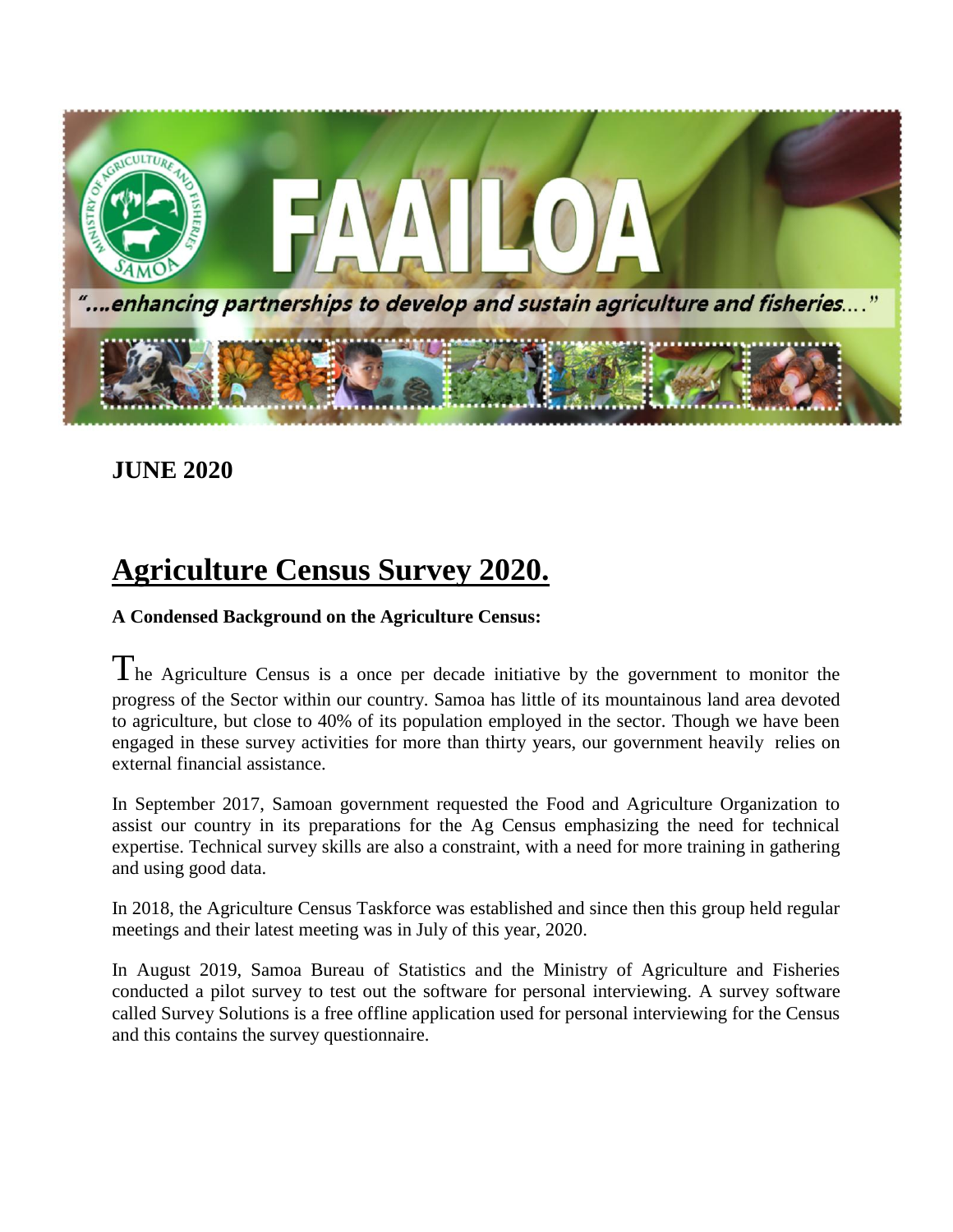On February 24, this year a one week training was conducted and facilitated for twenty six (26) MAF and thirty one (31) SBS staff. On the 2nd of March this year, a two weeks training started for enumerators and later divided into teams and their allocations.

In the same month, teams were deployed into the villages. After the first four days of the work, the survey was stopped as the State of Emergency orders became effective for the whole of Samoa.

#### **Survey Starts again.**

The Agriculture Census Survey field work restarted in the beginning of the month after Independence Day since it was stopped due to the COVID-19 State of Emergency restrictions.

The survey aims to cover every household in Samoa putting emphasis on the crops, livestock and fish farms the families are engaged in. The survey is planned to be completed within seven weeks ending in the beginning of the third week of July 2020.

In this survey, Samoa is divided into four regions; Apia Urban Area, North West Upolu, Rest of Upolu and Savaii. Each region is covered by teams consisting of CAPI (Computer Assisted Personal Interviewing) and Field supervisors, enumerators and each had one headquarter to guide and assist their daily work.

#### **Additional Information:**

**37% employed in agriculture 12.4% land area devoted to agriculture 10% share of agriculture in GDP**